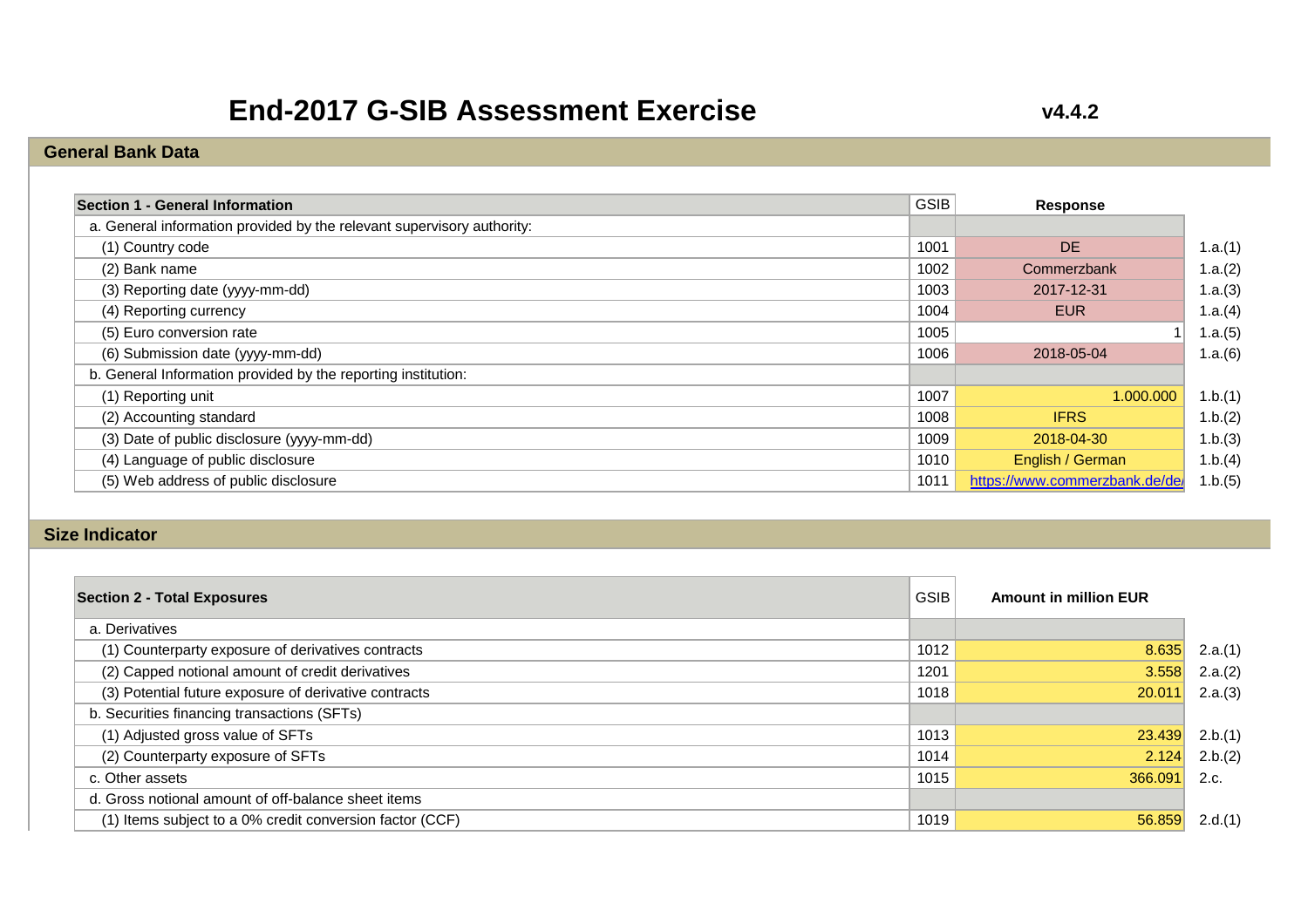| (2) Items subject to a 20% CCF                                                                                               | 1022 | 43.399  | 2.d.(2) |
|------------------------------------------------------------------------------------------------------------------------------|------|---------|---------|
| (3) Items subject to a 50% CCF                                                                                               | 1023 | 65.361  | 2.d.(3) |
| (4) Items subject to a 100% CCF                                                                                              | 1024 | 4.674   | 2.d.(4) |
| e. Regulatory adjustments                                                                                                    | 1031 | 5.088   | 2.e.    |
| f. Total exposures indicator (Total exposures prior to regulatory adjustments) (sum of items 2.a.(1) thorough 2.c, 0.1 times |      |         |         |
| 2.d.(1), 0.2 times 2.d.(2), 0.5 times 2.d.(3), and 2.d.(4))                                                                  | 1103 | 475.579 | 2.f     |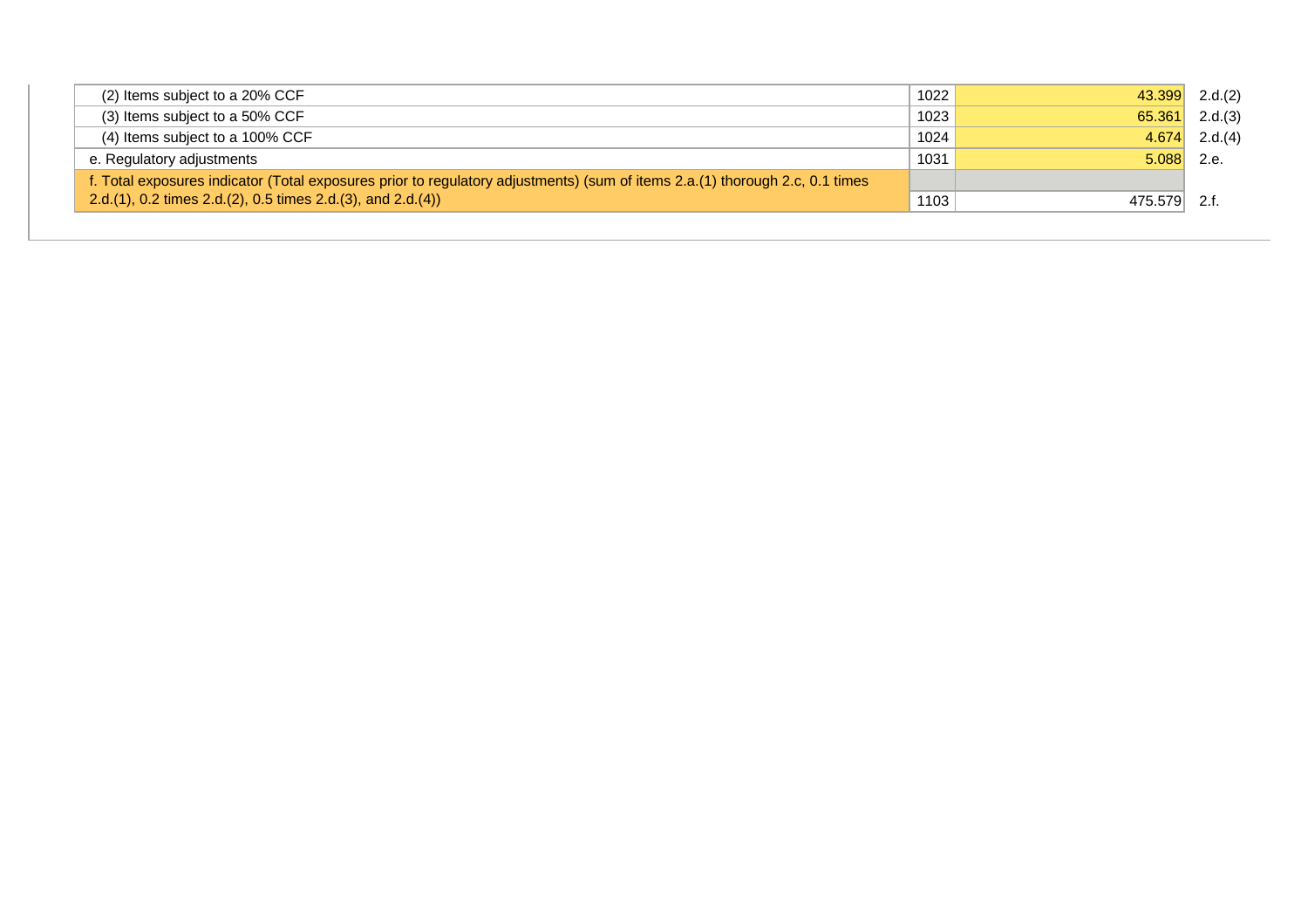### **Interconnectedness Indicators**

| <b>Section 3 - Intra-Financial System Assets</b>                                                                             | <b>GSIB</b> | <b>Amount in million EUR</b> |         |
|------------------------------------------------------------------------------------------------------------------------------|-------------|------------------------------|---------|
| a. Funds deposited with or lent to other financial institutions                                                              | 1033        | 20.358                       | 3.a.    |
| (1) Certificates of deposit                                                                                                  | 1034        |                              | 3.a.(1) |
| b. Unused portion of committed lines extended to other financial institutions                                                | 1035        | 10.947                       | 3.b.    |
| c. Holdings of securities issued by other financial institutions:                                                            |             |                              |         |
| (1) Secured debt securities                                                                                                  | 1036        | 6.674                        | 3.c.(1) |
| (2) Senior unsecured debt securities                                                                                         | 1037        | 7.850                        | 3.c.(2) |
| (3) Subordinated debt securities                                                                                             | 1038        | 39                           | 3.c.(3) |
| (4) Commercial paper                                                                                                         | 1039        | 576                          | 3.c.(4) |
| (5) Equity securities                                                                                                        | 1040        | 3.397                        | 3.c.(5) |
| (6) Offsetting short positions in relation to the specific equity securities included in item 3.c.(5)                        | 1041        | 1.032                        | 3.c.(6) |
| d. Net positive current exposure of securities financing transactions with other financial institutions                      | 1213        | 3.980                        | 3.d.    |
| e. Over-the-counter derivatives with other financial institutions that have a net positive fair value:                       |             |                              |         |
| (1) Net positive fair value                                                                                                  | 1043        | 8.556                        | 3.e.(1) |
| (2) Potential future exposure                                                                                                | 1044        | 14.739                       | 3.e.(2) |
| f. Intra-financial system assets indicator (sum of items 3.a, 3.b through 3.c.(5), 3.d, 3.e.(1), and 3.e.(2), minus 3.c.(6)) |             |                              |         |
|                                                                                                                              | 1045        | 76.085                       | 3.f.    |

| Section 4 - Intra-Financial System Liabilities                                                          | <b>GSIB</b> | <b>Amount in million EUR</b> |         |
|---------------------------------------------------------------------------------------------------------|-------------|------------------------------|---------|
| a. Funds deposited by or borrowed from other financial institutions:                                    |             |                              |         |
| (1) Deposits due to depository institutions                                                             | 1046        | 18.796                       | 4.a.(1) |
| (2) Deposits due to non-depository financial institutions                                               | 1047        | 42.284                       | 4.a.(2) |
| (3) Loans obtained from other financial institutions                                                    | 1105        |                              | 4.a.(3) |
| b. Unused portion of committed lines obtained from other financial institutions                         | 1048        | 0                            | 4.b.    |
| c. Net negative current exposure of securities financing transactions with other financial institutions | 1214        | 1.407                        | 4.c.    |
| d. Over-the-counter derivatives with other financial institutions that have a net negative fair value:  |             |                              |         |
| (1) Net negative fair value                                                                             | 1050        | 7.086                        | 4.d.(1) |
| (2) Potential future exposure                                                                           | 1051        | 12.982                       | 4.d.(2) |
| e. Intra-financial system liabilities indicator (sum of items 4.a.(1) through 4.d.(2))                  | 1052        | 82.555                       | 4.e.    |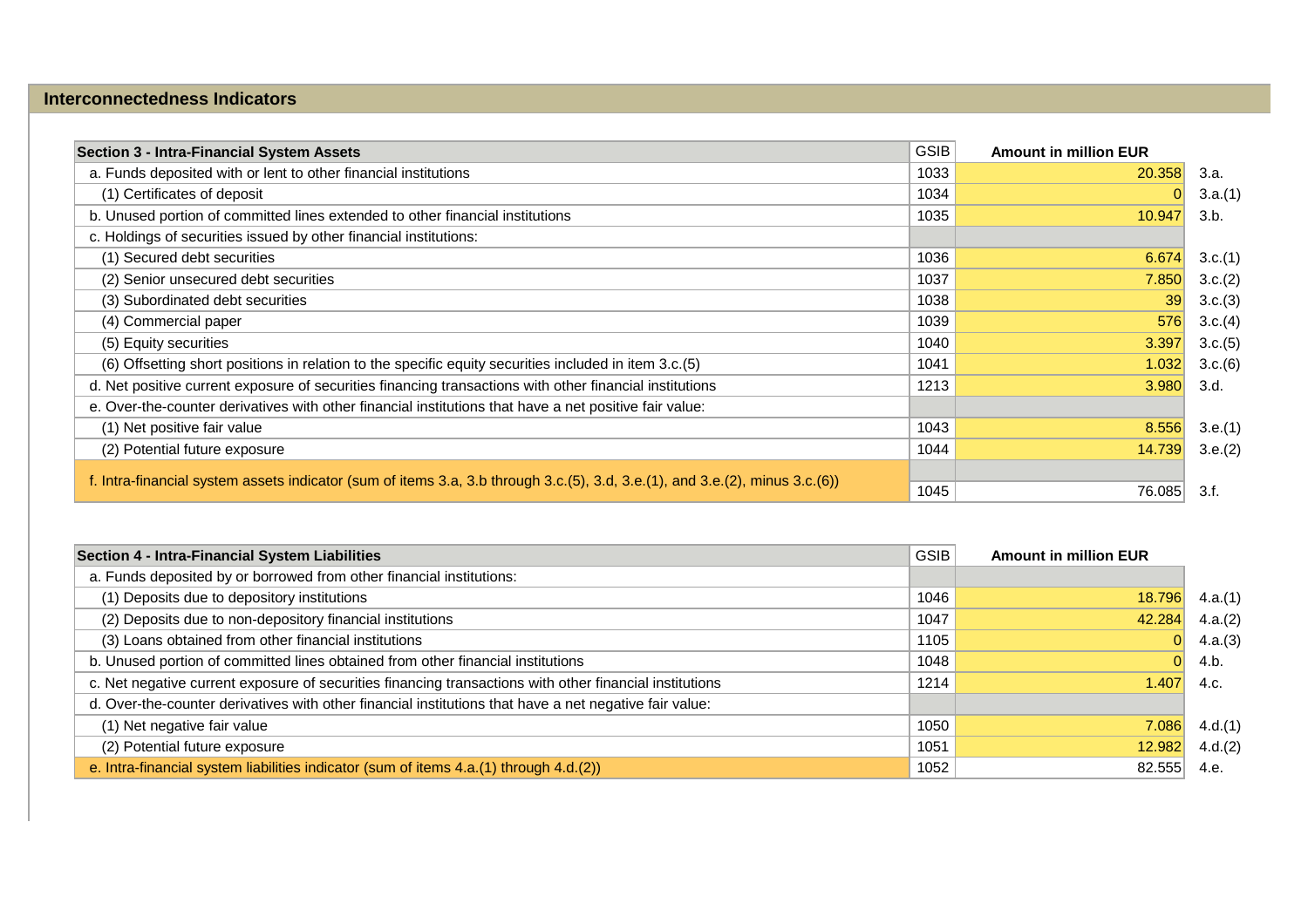| <b>Section 5 - Securities Outstanding</b>                                                 | <b>GSIB</b> |        |       |
|-------------------------------------------------------------------------------------------|-------------|--------|-------|
| a. Secured debt securities                                                                | 1053        | 17.237 | 5.a.  |
| b. Senior unsecured debt securities                                                       | 1054        | 18.645 | 5.b.  |
| c. Subordinated debt securities                                                           | 1055        | 10.303 | 5.c.  |
| d. Commercial paper                                                                       | 1056        | 3.993  | 5.d.  |
| e. Certificates of deposit                                                                | 1057        | 1.047  | 5.e.  |
| f. Common equity                                                                          | 1058        | 15.661 | -5.f. |
| g. Preferred shares and any other forms of subordinated funding not captured in item 5.c. | 1059        | 0      | 5.g.  |
| h. Securities outstanding indicator (sum of items 5.a through 5.g)                        | 1060        | 66.886 | 5.h.  |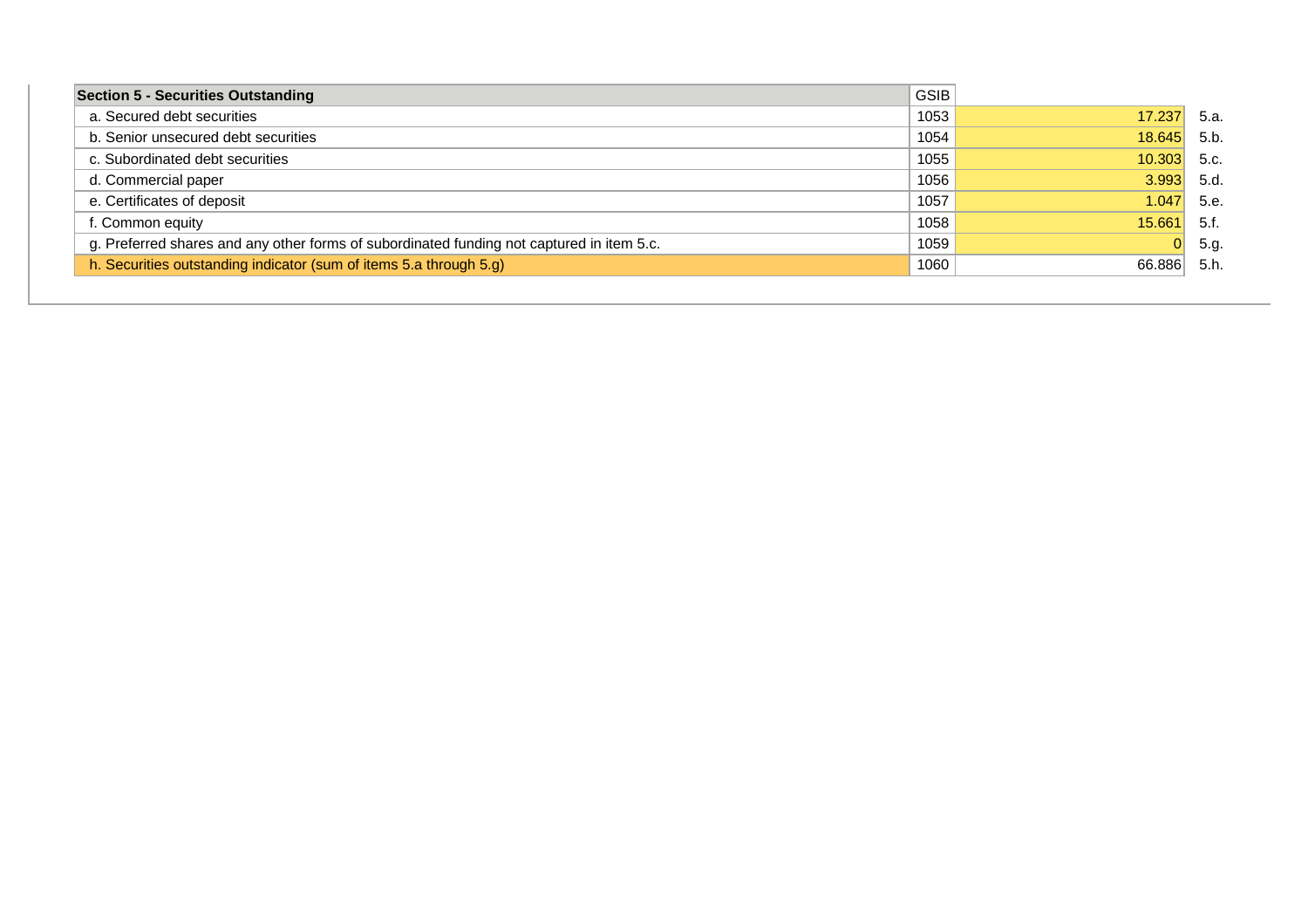## **Substitutability/Financial Institution Infrastructure Indicators**

| Section 6 - Payments made in the reporting year (excluding intragroup payments) | <b>GSIB</b> | <b>Amount in million EUR</b> |      |
|---------------------------------------------------------------------------------|-------------|------------------------------|------|
| a. Australian dollars (AUD)                                                     | 1061        | 75.887                       | 6.a. |
| b. Brazilian real (BRL)                                                         | 1062        | 44                           | 6.b. |
| c. Canadian dollars (CAD)                                                       | 1063        | 147.672                      | 6.c. |
| d. Swiss francs (CHF)                                                           | 1064        | 242.989                      | 6.d. |
| e. Chinese yuan (CNY)                                                           | 1065        | 214,780                      | 6.e. |
| f. Euros (EUR)                                                                  | 1066        | 15.354.284                   | 6.f. |
| g. British pounds (GBP)                                                         | 1067        | 1.086.445                    | 6.g. |
| h. Hong Kong dollars (HKD)                                                      | 1068        | 48.259                       | 6.h. |
| i. Indian rupee (INR)                                                           | 1069        | 89                           | 6.i. |
| Japanese yen (JPY)                                                              | 1070        | 195.653                      | 6.j. |
| k. Mexican pesos (MXN)                                                          | 1108        | 18.792                       | 6.k. |
| I. Swedish krona (SEK)                                                          | 1071        | 49.348                       | 6.I. |
| m. United States dollars (USD)                                                  | 1072        | 8.299.125                    | 6.m. |
| n. Payments activity indicator (sum of items 6.a through 6.m)                   | 1073        | 25.733.368                   | 6.n. |

| <b>Section 7 - Assets Under Custody</b> | <b>GSIB</b> | <b>Amount in million EUR</b> |     |
|-----------------------------------------|-------------|------------------------------|-----|
| . Assets under custody indicator.       | 1074        | 317.455                      | . а |

| Section 8 - Underwritten Transactions in Debt and Equity Markets | <b>GSIB</b> | <b>Amount in million EUR</b> |       |
|------------------------------------------------------------------|-------------|------------------------------|-------|
| a. Equity underwriting activity                                  | 1075        | 2.033                        | -8.a. |
| b. Debt underwriting activity                                    | 1076        | 37.628                       | 8.b.  |
| c. Underwriting activity indicator (sum of items 8.a and 8.b)    | 1077        | 39.661                       | 8.c.  |

# **Complexity indicators**

| Section 9 - Notional Amount of Over-the-Counter (OTC) Derivatives | <b>GSIB</b> | <b>Amount in million EUR</b> |  |
|-------------------------------------------------------------------|-------------|------------------------------|--|
| a. OTC derivatives cleared through a central counterparty         | 1078        | 2.557.133                    |  |
| b. OTC derivatives settled bilaterally                            | 1079        | $-405.565$                   |  |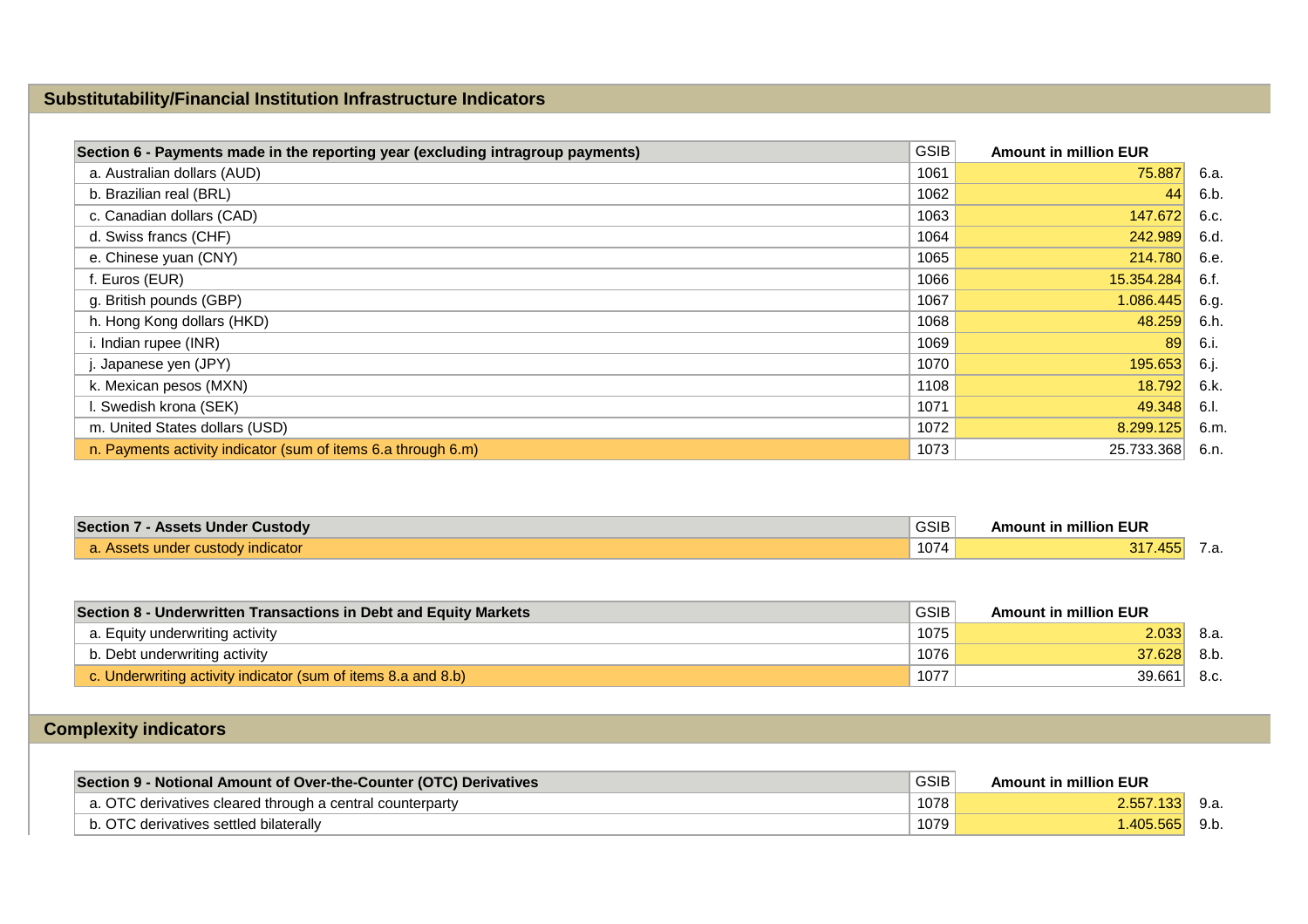|  | $-$ 3.3 and 9.b)<br>sum<br>nerivativo<br>tems. | 1080 | 2.698<br>.<br><u>.</u> | $\sim$<br>ິ.ບ. |
|--|------------------------------------------------|------|------------------------|----------------|
|--|------------------------------------------------|------|------------------------|----------------|

| Section 10 - Trading and Available-for-Sale Securities                                               | <b>GSIB</b> | <b>Amount in million EUR</b> |               |
|------------------------------------------------------------------------------------------------------|-------------|------------------------------|---------------|
| a. Held-for-trading securities (HFT)                                                                 | 1081        | 15,898                       | 10.a.         |
| b. Available-for-sale securities (AFS)                                                               | 1082        | 31.661                       | 10.b.         |
| c. Trading and AFS securities that meet the definition of Level 1 assets                             | 1083        | 22.025                       | 10.c.         |
| d. Trading and AFS securities that meet the definition of Level 2 assets, with haircuts              | 1084        |                              | $8.260$ 10.d. |
| e. Trading and AFS securities indicator (sum of items 10.a and 10.b, minus the sum of 10.c and 10.d) | 1085        | 17.274                       | 10.e.         |

| Section 11 - Level 3 Assets                                                                          | GSIB | <b>Amount in million EUR</b> |       |
|------------------------------------------------------------------------------------------------------|------|------------------------------|-------|
| a. Level 3 assets indicator (Assets valued for accounting purposes using Level 3 measurement inputs) | 1086 | 5.520                        | 11.a. |